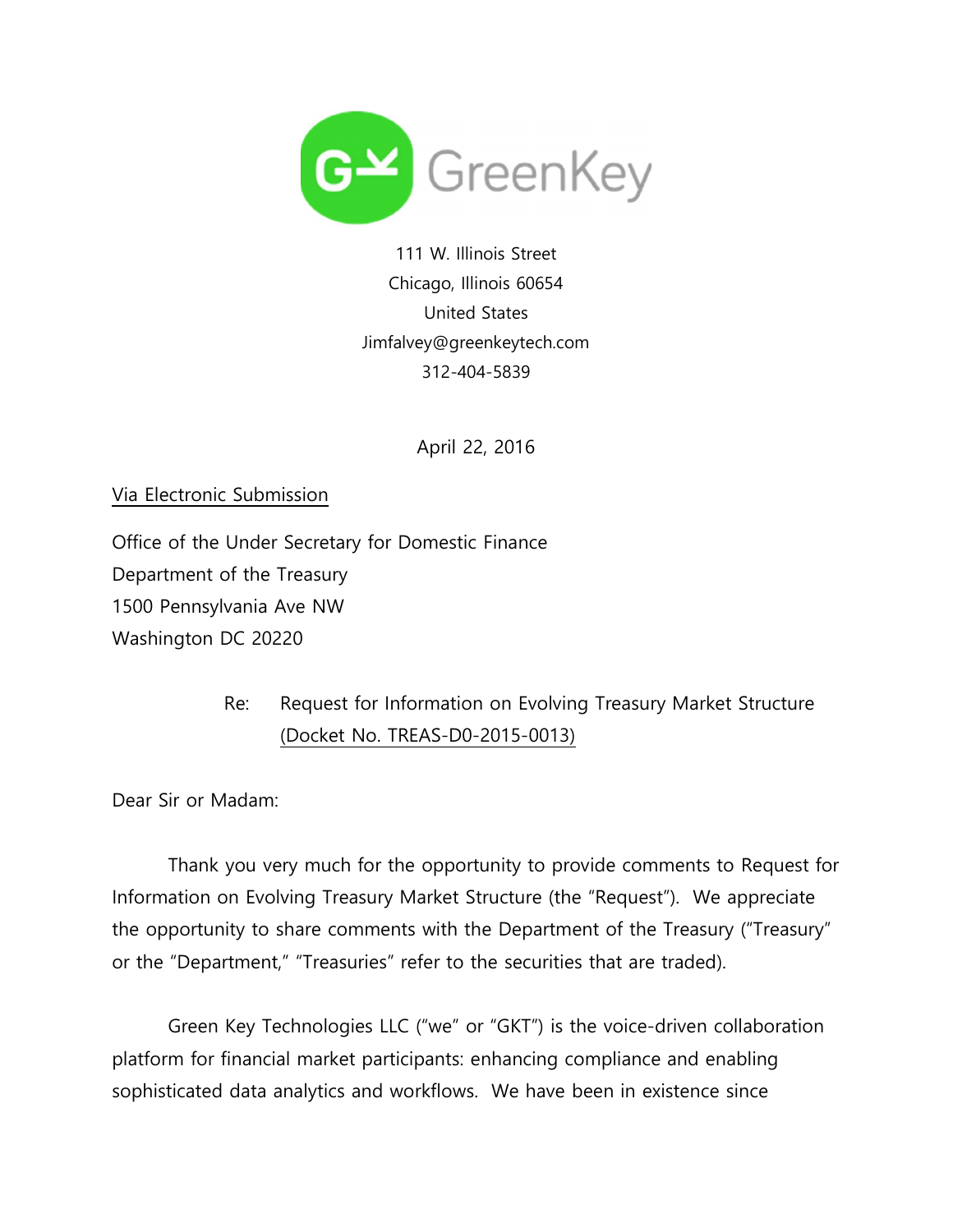November 2013 and operate across multiple time zones with offices in the following cities: Chicago, New York, London and Singapore.

We have created a "software turret" that completely replicates (and extends) the functionality of legacy hardware turrets and lines, but at a fraction of the cost. Traders and brokers simply download the voice software onto their device, establish connections to counter-parties and "push-to-talk" in real time with an unlimited amount of users. Communication is encrypted, recorded and can be transcribed for real-time compliance and analytics capabilities. The GreenKey VoIP network is now over 300 firms, including some of the world's largest banks, brokerage firms and trading firms. Several of our users utilize our technology to trade many financial instruments, including Treasuries, in cash and derivative markets.

## The Importance of Voice Trading

 $\overline{a}$ 

 The Request, as well as the Joint Staff Report: The U.S. Treasury Market On October 15, 2014 (the "Treasury Report") both make clear that voice trading has been, and still is, an important vehicle through which Treasury securities are trading. Indeed, as noted in the Request, the inter-dealer cash market was almost exclusively transacted by telephone. Bond markets, including Treasuries, were slow to adopt to electronically traded platforms. The Transition to Electronic Communications Networks in the Secondary Treasury Market Federal Reserve Bank of St. Louis Review 527, 530 (November/December 2006).

 While a number of electronic platforms have altered the trading landscape, voice trading is still an important component to the functioning of this market. The fact remains that financial markets still rely heavily on voice transactions. Notably, the New York Federal Reserve Bank recently estimated that 62% of the Dealer to customer Treasury market is still conducted by voice.<sup>1</sup>

<sup>1</sup> See http://libertystreeteconomics.newyorkfed.org/2016/02/primary-dealer-participation-in-the-secondary-ustreasury-market.html#.Vxl7njArKhe (2016)(last visited on April 21, 2016).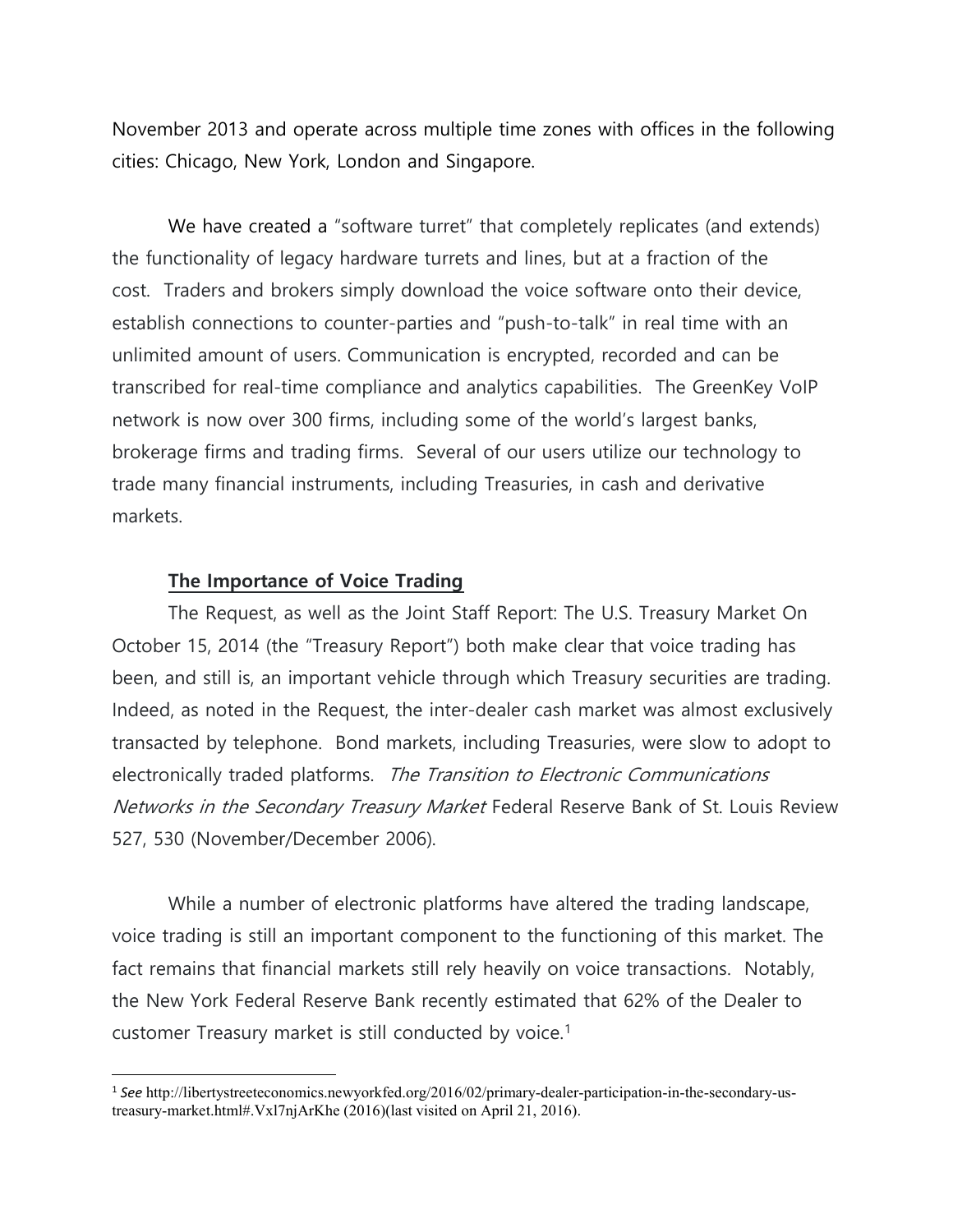To appropriately study and understand the Treasury market (all markets, really), one must acknowledge that use of voice is an effective tool to conducting business. Communication using the spoken word has qualities such as tone, personality, nuance and immediate feedback. That type of color can provide important insights into the Treasury market.

Additionally, consider a couple of statistics about voice communication:

- The average person types 40 words per minute but speaks 160 words per minute. Voice provides a 400% increase in productivity; and,
- In 2013, voice search usage on engines such as Google was negligible. Today, it exceeds 10% of all search traffic.

 Voice isn't going anywhere. The financial markets run on voice (price discovery, market color, any large or complicated order or even a regular order for that matter). Even with the markets and trading transitioning to electronic platforms, voice will continue to matter for traders and brokers – perhaps even more in the Treasury markets given its substantial history with voice transactions.

## Future Regulations Should Include Voice Trading and Transcription

 Many laws and regulations have been enacted around the world that recognize the importance of voice trading (and retention of voice trading recordings) ranging from the Commodity Futures Trading Commission ("CFTC") Rule 1.35 (requiring retention of certain derivative financial transactions no matter how executed, such as by telephone or voicemail), to MiFID II (requirement for investment firms to record telephone conversations and electronic communications relating to own account and clients' transactions. This includes telephone conversations that are intended to result in the conclusion of a transaction).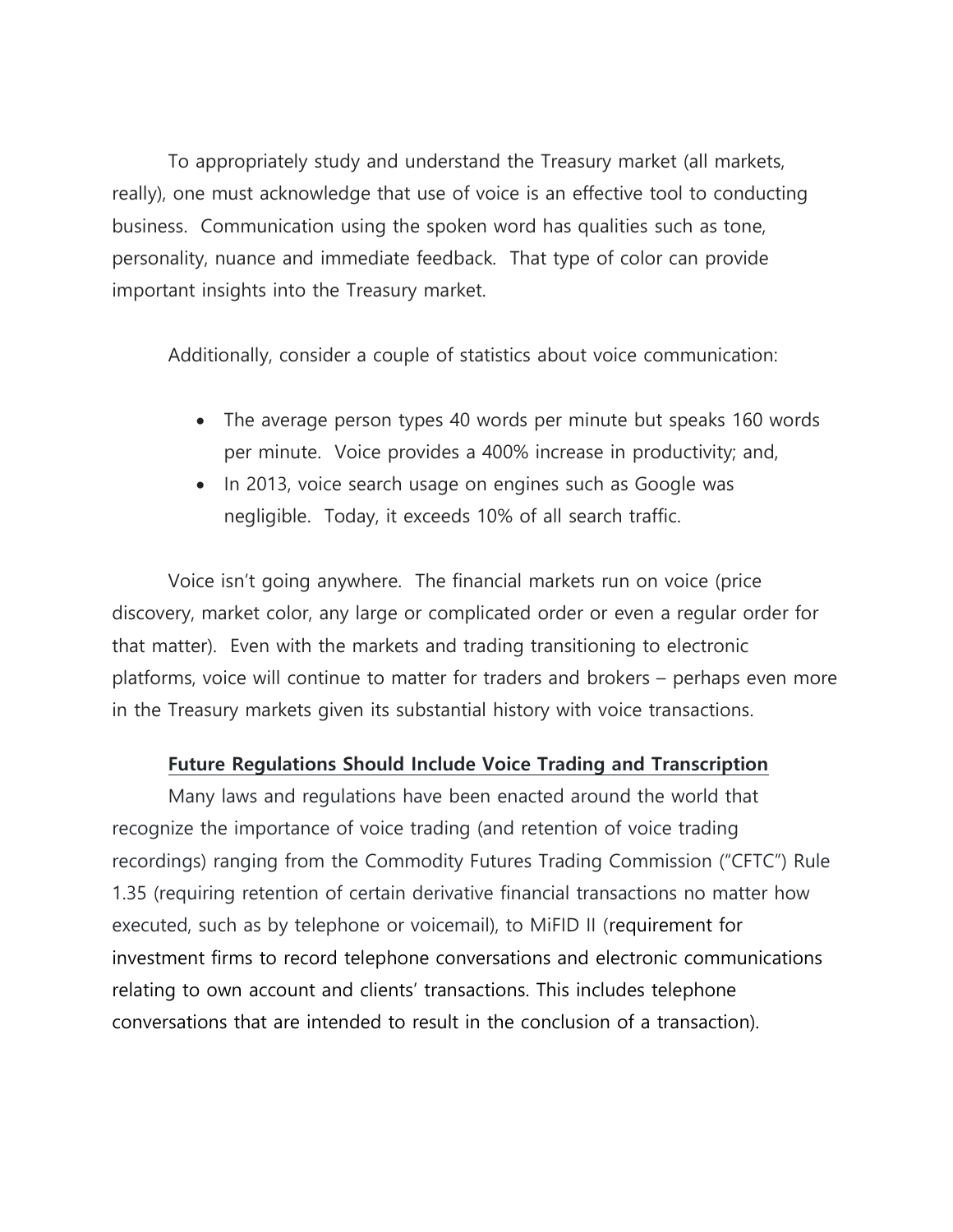Both the Request and the Treasury Report indicate that certain Treasury market data is unavailable to regulators at this time – for example, the documents noted that many of the Inter-dealer broker transactions with their customers in the secondary market is a so-called "dark market."

 GreenKey suggests that including recording and transcription of voice transactions in future regulations would greatly assist regulators' ability to view and understand the so-called "dark" parts of the Treasury market, as well as shed light on the entire market. Of course, a retention requirement for voice data consistent with written and electronic data would be advisable.

 We would like to add that, in our experience, there is a wide range of recording quality that exists among market participants. There should be a requirement that the recording be, at a minimum, audible. Some of the situations that we have come across include:

- 10 separate lines were recorded on one line (so that the listener heard 10 conversations at one time rendering the recording useless);
- Audio quality that sounds no better than "white noise"; and,
- A market participant who opens a line that he/she knew would be recorded (line 1) and then proceeds to carry on conversations on other lines within the telephone system that are not recorded (lines 2-20). So, at the end of the day, the recorded line contains only silence.

 Aside from requiring recording and retention of voice data, regulators could also require that the parties must transcribe those conversations (or, at least a percentage of the conversations). Transcription technology exists today and it is reliable and effective. Thus, an approach could be that all conversations must be recorded and audible. From that universe of recordings, a certain percentage of the conversations are required to be transcribed. The compliance department would